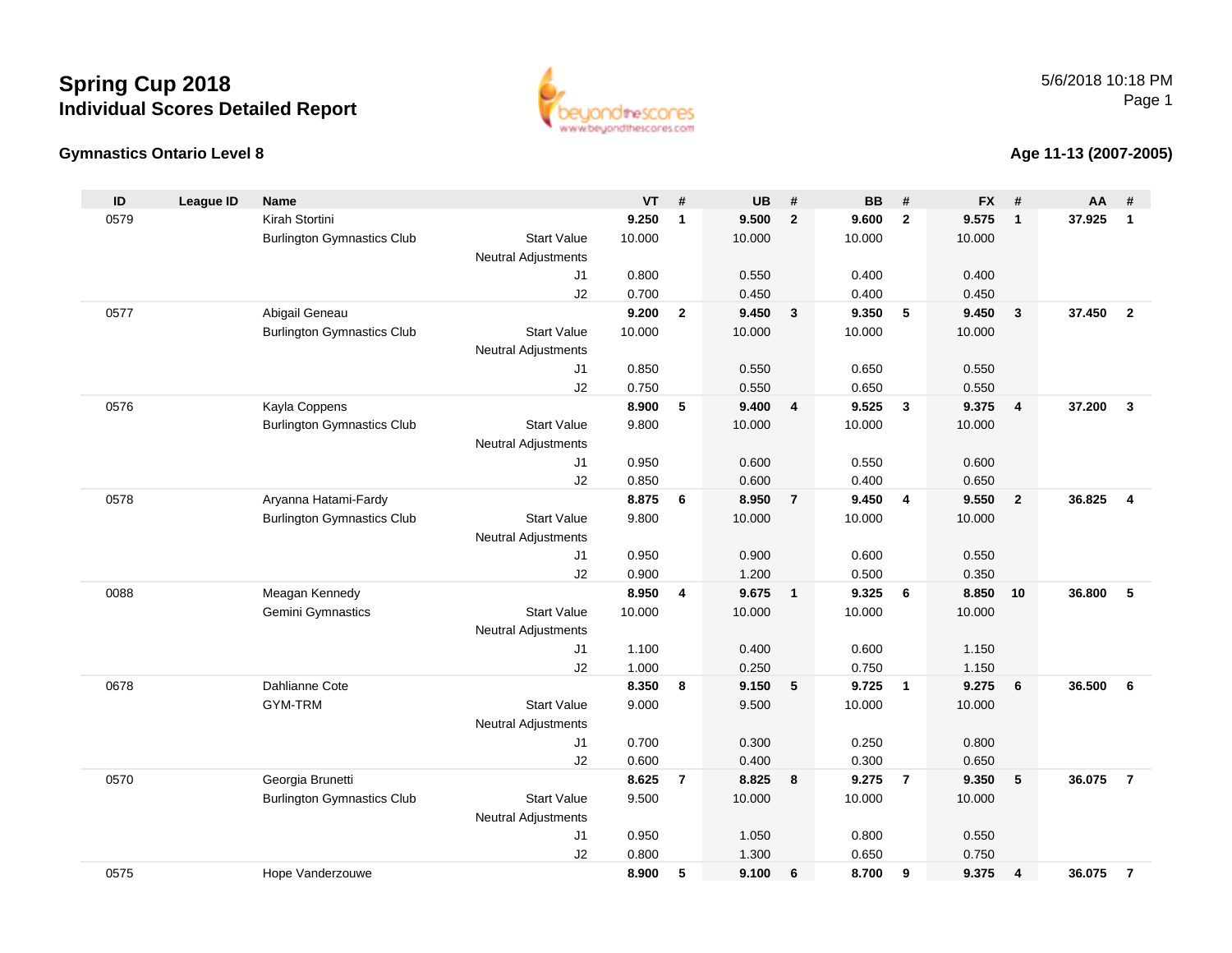

|      | <b>Burlington Gymnastics Club</b>   | <b>Start Value</b><br><b>Neutral Adjustments</b> | 9.800  |    | 10.000     |    | 10.000 |    | 10.000   |                |           |     |
|------|-------------------------------------|--------------------------------------------------|--------|----|------------|----|--------|----|----------|----------------|-----------|-----|
|      |                                     | J1                                               | 0.850  |    | 1.000      |    | 1.250  |    | 0.600    |                |           |     |
|      |                                     | J2                                               | 0.950  |    | 0.800      |    | 1.350  |    | 0.650    |                |           |     |
| 0867 | Sophia Tofinetti                    |                                                  | 8.250  | 9  | 8.300      | 10 | 8.850  | 8  | 9.100    | - 8            | 34.500    | - 8 |
|      | <b>Thunder Bay Giant Gymnastics</b> | <b>Start Value</b>                               | 9.000  |    | 10.000     |    | 10.000 |    | 10.000   |                |           |     |
|      |                                     | <b>Neutral Adjustments</b>                       |        |    |            |    |        |    | $-0.100$ |                |           |     |
|      |                                     | J1                                               | 0.700  |    | 1.700      |    | 1.000  |    | 0.850    |                |           |     |
|      |                                     | J2                                               | 0.800  |    | 1.700      |    | 1.300  |    | 0.750    |                |           |     |
| 0679 | Nelly-Kim Dupont                    |                                                  | 9.000  | 3  | 8.625      | 9  | 7.250  | 11 | 9.175    | $\overline{7}$ | 34.050 9  |     |
|      | GYM-TRM                             | Start Value                                      | 10.000 |    | 10.000     |    | 10.000 |    | 10.000   |                |           |     |
|      |                                     | <b>Neutral Adjustments</b>                       |        |    |            |    |        |    |          |                |           |     |
|      |                                     | J1                                               | 0.900  |    | 1.450      |    | 2.700  |    | 0.850    |                |           |     |
|      |                                     | J2                                               | 1.100  |    | 1.300      |    | 2.800  |    | 0.800    |                |           |     |
| 0855 | Paige Feletto                       |                                                  | 8.000  | 10 | $1.000$ 11 |    | 7.875  | 10 | 9.025    | 9              | 25.900 10 |     |
|      | Thunder Bay Giant Gymnastics        | <b>Start Value</b>                               | 9.000  |    | 1.000      |    | 9.500  |    | 10.000   |                |           |     |
|      |                                     | <b>Neutral Adjustments</b>                       |        |    |            |    |        |    |          |                |           |     |
|      |                                     | J <sub>1</sub>                                   | 1.000  |    | 0.000      |    | 1.450  |    | 0.950    |                |           |     |
|      |                                     | J2                                               | 1.000  |    | 0.000      |    | 1.800  |    | 1.000    |                |           |     |
|      |                                     |                                                  |        |    |            |    |        |    |          |                |           |     |

#### **Gymnastics Ontario Level 8**

**Age 14-15 (2004-2003)**

| ID   | League ID | Name                          |                            | $VT$ # |                         | <b>UB</b> | #                       | <b>BB</b> | #              | <b>FX</b> | #              | $AA$ # |              |
|------|-----------|-------------------------------|----------------------------|--------|-------------------------|-----------|-------------------------|-----------|----------------|-----------|----------------|--------|--------------|
| 0682 |           | Melina Tremblay               |                            | 9.450  |                         | 9.550     | $\mathbf 1$             | 8.650     | -6             | 9.450     |                | 37.100 |              |
|      |           | GYM-TRM                       | <b>Start Value</b>         | 10.000 |                         | 10.000    |                         | 10.000    |                | 10.000    |                |        |              |
|      |           |                               | <b>Neutral Adjustments</b> |        |                         |           |                         |           |                |           |                |        |              |
|      |           |                               | J1                         | 0.550  |                         | 0.400     |                         | 1.300     |                | 0.500     |                |        |              |
|      |           |                               | J <sub>2</sub>             | 0.550  |                         | 0.500     |                         | 1.400     |                | 0.600     |                |        |              |
| 0315 |           | Rachel Uguccioni              |                            | 9.250  | $\overline{\mathbf{3}}$ | 9.300     | $\overline{\mathbf{2}}$ | 8.925     | $\overline{4}$ | 9.325     | $\overline{2}$ | 36.800 | $\mathbf{2}$ |
|      |           | <b>Sudbury Laurels</b>        | <b>Start Value</b>         | 10.000 |                         | 10.000    |                         | 9.500     |                | 10.000    |                |        |              |
|      |           |                               | <b>Neutral Adjustments</b> |        |                         |           |                         |           |                |           |                |        |              |
|      |           |                               | J1                         | 0.700  |                         | 0.750     |                         | 0.600     |                | 0.600     |                |        |              |
|      |           |                               | J2                         | 0.800  |                         | 0.650     |                         | 0.550     |                | 0.750     |                |        |              |
| 0866 |           | Kailtyn Sloan                 |                            | 8.450  | 7                       | 8.675     | - 5                     | 9.100     | -3             | 9.050     | 4              | 35.275 | 3            |
|      |           | Thunder Bay Giant Gymnastics  | <b>Start Value</b>         | 9.800  |                         | 10.000    |                         | 10.000    |                | 10.000    |                |        |              |
|      |           |                               | <b>Neutral Adjustments</b> |        |                         |           |                         |           |                |           |                |        |              |
|      |           |                               | J1                         | 1.350  |                         | 1.350     |                         | 0.850     |                | 0.800     |                |        |              |
|      |           |                               | J <sub>2</sub>             | 1.350  |                         | 1.300     |                         | 0.950     |                | 1.100     |                |        |              |
| 0681 |           | <b>Coralie Gelinas Lemire</b> |                            | 9.075  | 4                       | 8.650     | - 6                     | 8.650     | 6              | 8.825     | 8              | 35.200 | 4            |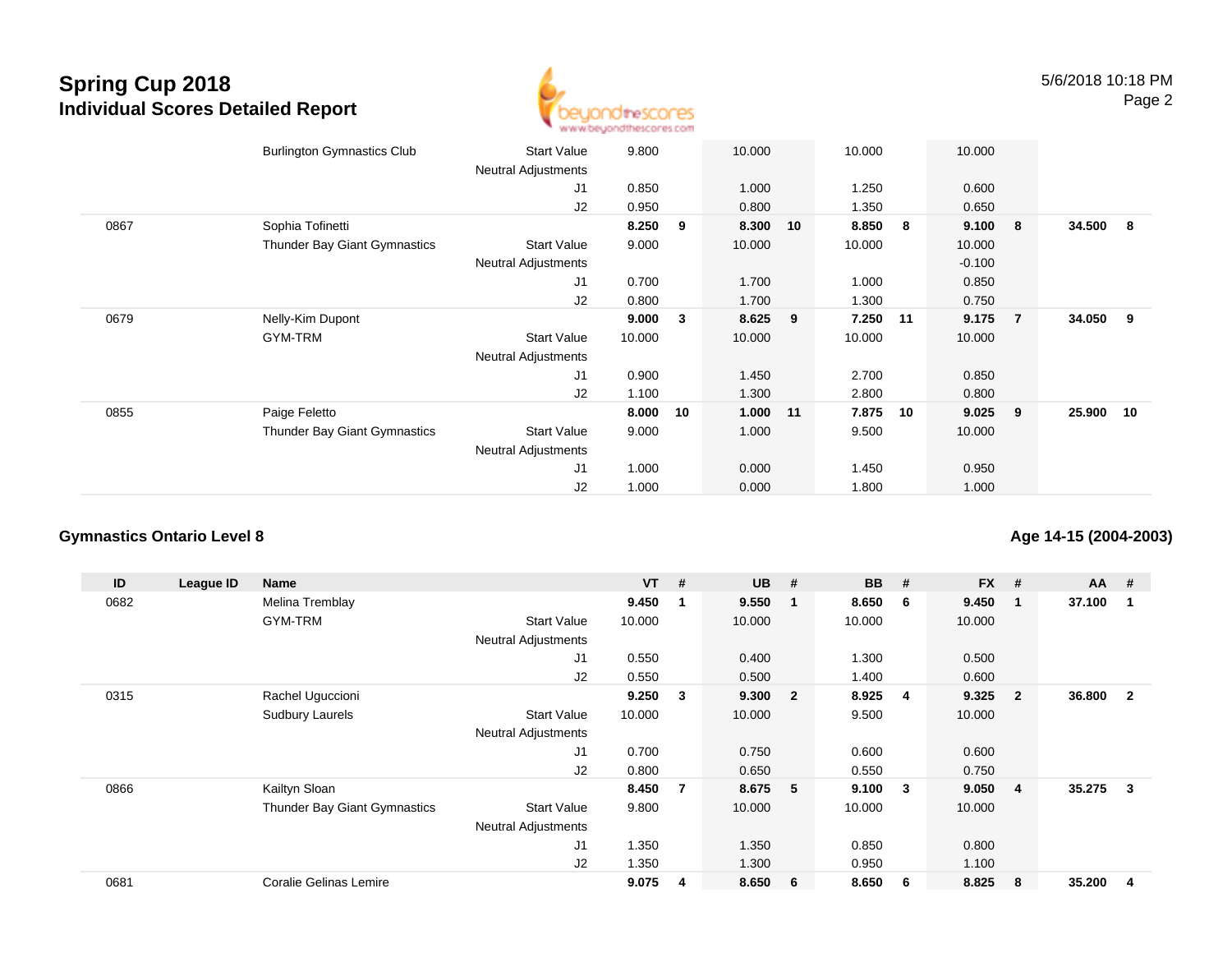

|      | GYM-TRM                               | <b>Start Value</b>         | 10.000 |                | 10.000 |                | 9.500  |                         | 10.000 |                         |        |                |
|------|---------------------------------------|----------------------------|--------|----------------|--------|----------------|--------|-------------------------|--------|-------------------------|--------|----------------|
|      |                                       | <b>Neutral Adjustments</b> |        |                |        |                |        |                         |        |                         |        |                |
|      |                                       | J1                         | 0.950  |                | 1.200  |                | 0.850  |                         | 1.150  |                         |        |                |
|      |                                       | J2                         | 0.900  |                | 1.500  |                | 0.850  |                         | 1.200  |                         |        |                |
| 0683 | Marie-Eloise Lajoie                   |                            | 8.475  | 6              | 8.700  | 4              | 9.125  | $\overline{2}$          | 8.900  | $\overline{7}$          | 35.200 | $\overline{4}$ |
|      | <b>GYM-TRM</b>                        | <b>Start Value</b>         | 9.500  |                | 10.000 |                | 9.700  |                         | 10.000 |                         |        |                |
|      |                                       | <b>Neutral Adjustments</b> |        |                |        |                |        |                         |        |                         |        |                |
|      |                                       | J <sub>1</sub>             | 1.050  |                | 1.400  |                | 0.600  |                         | 1.000  |                         |        |                |
|      |                                       | J2                         | 1.000  |                | 1.200  |                | 0.550  |                         | 1.200  |                         |        |                |
| 0859 | Grace Gaudino                         |                            | 8.275  | 9              | 8.800  | 3              | 8.925  | $\overline{\mathbf{4}}$ | 9.200  | $\overline{\mathbf{3}}$ | 35.200 | $\overline{4}$ |
|      | Thunder Bay Giant Gymnastics          | <b>Start Value</b>         | 10.000 |                | 10.000 |                | 9.500  |                         | 10.000 |                         |        |                |
|      |                                       | <b>Neutral Adjustments</b> |        |                |        |                |        |                         |        |                         |        |                |
|      |                                       | J1                         | 1.850  |                | 1.200  |                | 0.650  |                         | 0.900  |                         |        |                |
|      |                                       | J2                         | 1.600  |                | 1.200  |                | 0.500  |                         | 0.700  |                         |        |                |
| 0229 | <b>Grace Elford</b>                   |                            | 9.350  | $\overline{2}$ | 8.400  | 8              | 7.975  | $\overline{7}$          | 8.500  | 10                      | 34.225 | 5              |
|      | Woodstock Gym Club                    | <b>Start Value</b>         | 9.800  |                | 10.000 |                | 10.000 |                         | 10.000 |                         |        |                |
|      |                                       | Neutral Adjustments        |        |                |        |                |        |                         |        |                         |        |                |
|      |                                       | J1                         | 0.400  |                | 1.500  |                | 2.050  |                         | 1.600  |                         |        |                |
|      |                                       | J2                         | 0.500  |                | 1.700  |                | 2.000  |                         | 1.400  |                         |        |                |
| 0680 | Angelique Alie                        |                            | 8.850  | 5              | 8.600  | $\overline{7}$ | 7.700  | 8                       | 8.925  | 6                       | 34.075 | 6              |
|      | <b>GYM-TRM</b>                        | <b>Start Value</b>         | 9.800  |                | 10.000 |                | 9.100  |                         | 10.000 |                         |        |                |
|      |                                       | <b>Neutral Adjustments</b> |        |                |        |                |        |                         |        |                         |        |                |
|      |                                       | J <sub>1</sub>             | 0.900  |                | 1.400  |                | 1.500  |                         | 1.100  |                         |        |                |
|      |                                       | J2                         | 1.000  |                | 1.400  |                | 1.300  |                         | 1.050  |                         |        |                |
| 0864 | Eva Schubert                          |                            | 8.300  | 8              | 7.675  | 9              | 9.375  | $\overline{1}$          | 8.675  | 9                       | 34.025 | $\overline{7}$ |
|      | Thunder Bay Giant Gymnastics          | <b>Start Value</b>         | 9.800  |                | 10.000 |                | 10.000 |                         | 10.000 |                         |        |                |
|      |                                       | <b>Neutral Adjustments</b> |        |                |        |                |        |                         |        |                         |        |                |
|      |                                       | J1                         | 1.550  |                | 2.150  |                | 0.700  |                         | 1.300  |                         |        |                |
|      |                                       | J2                         | 1.450  |                | 2.500  |                | 0.550  |                         | 1.350  |                         |        |                |
| 0170 | Amber Taylor                          |                            | 7.925  | 10             | 6.600  | 10             | 8.725  | 5                       | 8.975  | $-5$                    | 32.225 | 8              |
|      | Thunder Bay Gymnastics<br>Association | <b>Start Value</b>         | 9.000  |                | 9.500  |                | 9.700  |                         | 10.000 |                         |        |                |
|      |                                       | <b>Neutral Adjustments</b> |        |                |        |                |        |                         |        |                         |        |                |
|      |                                       | J1                         | 1.050  |                | 2.800  |                | 1.050  |                         | 1.100  |                         |        |                |
|      |                                       | J2                         | 1.100  |                | 3.000  |                | 0.900  |                         | 0.950  |                         |        |                |

**Gymnastics Ontario Level 8**

**Age 16+ (2002+)**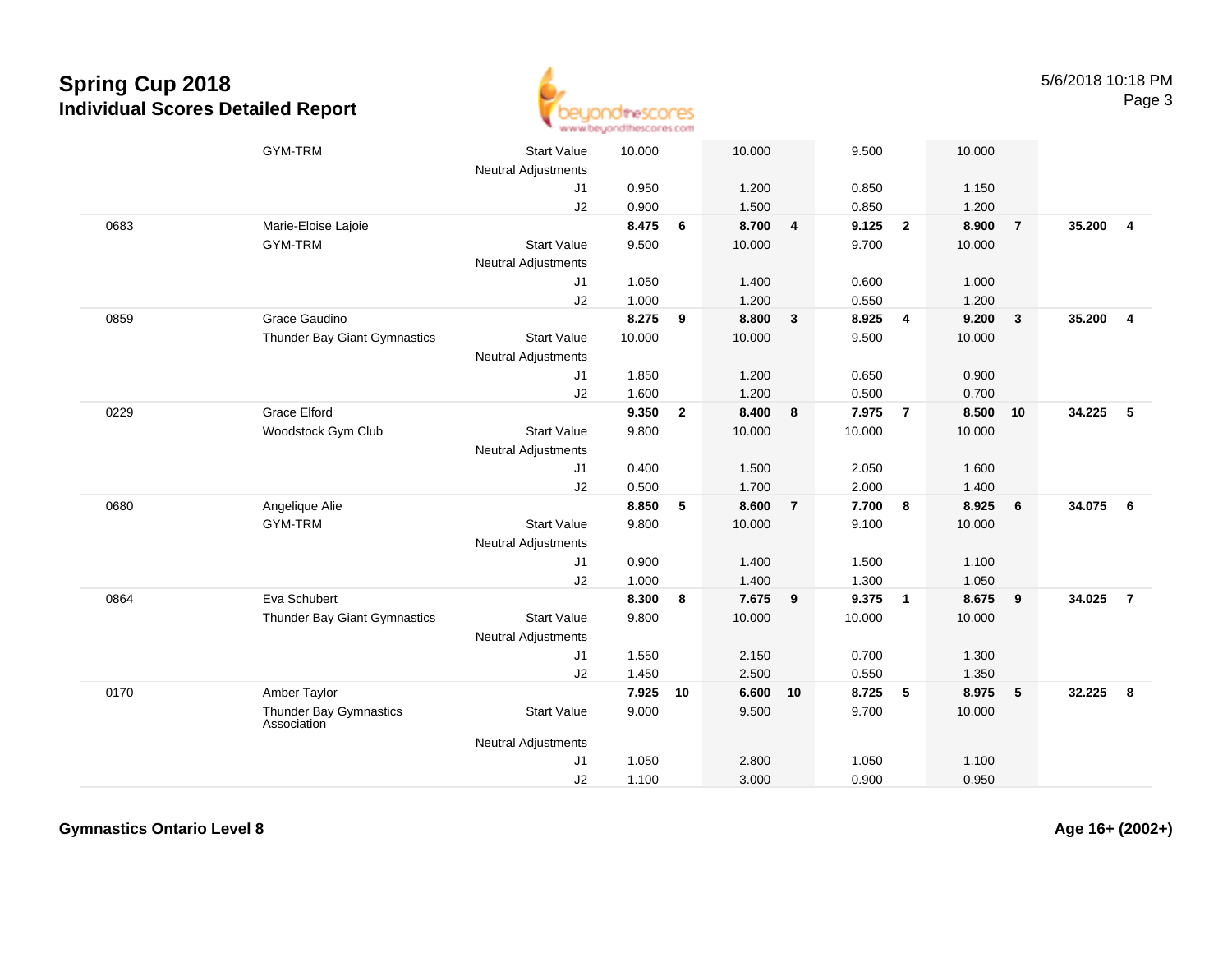

|      |                  |                                   |                            | <b>THE THE THE NEW YORK PART PARTY PRESS</b> |                |           |                         |           |                  |           |                         |        |                         |
|------|------------------|-----------------------------------|----------------------------|----------------------------------------------|----------------|-----------|-------------------------|-----------|------------------|-----------|-------------------------|--------|-------------------------|
| ID   | <b>League ID</b> | <b>Name</b>                       |                            | VT                                           | #              | <b>UB</b> | #                       | <b>BB</b> | #                | <b>FX</b> | #                       | AA     | #                       |
| 0789 |                  | Olivia Moffett                    |                            | 9.375                                        | $\mathbf{3}$   | 9.400     | $\mathbf{2}$            | 9.250     | 4                | 9.675     | $\overline{1}$          | 37.700 | $\mathbf{1}$            |
|      |                  | Scarborough Gym Elites            | <b>Start Value</b>         | 10.000                                       |                | 10.000    |                         | 10.000    |                  | 10.000    |                         |        |                         |
|      |                  |                                   | <b>Neutral Adjustments</b> |                                              |                |           |                         |           |                  |           |                         |        |                         |
|      |                  |                                   | J1                         | 0.650                                        |                | 0.700     |                         | 0.850     |                  | 0.300     |                         |        |                         |
|      |                  |                                   | J2                         | 0.600                                        |                | 0.500     |                         | 0.650     |                  | 0.350     |                         |        |                         |
| 0685 |                  | Kariane Brousseau                 |                            | 9.425                                        | $\overline{2}$ | 9.500     | $\overline{\mathbf{1}}$ | 9.325     | $\overline{2}$   | 9.225     | $\overline{7}$          | 37.475 | $\overline{\mathbf{2}}$ |
|      |                  | <b>GYM-TRM</b>                    | <b>Start Value</b>         | 10.000                                       |                | 10.000    |                         | 10.000    |                  | 10.000    |                         |        |                         |
|      |                  |                                   | <b>Neutral Adjustments</b> |                                              |                |           |                         |           |                  |           |                         |        |                         |
|      |                  |                                   | J1                         | 0.500                                        |                | 0.500     |                         | 0.750     |                  | 0.800     |                         |        |                         |
|      |                  |                                   | J <sub>2</sub>             | 0.650                                        |                | 0.500     |                         | 0.600     |                  | 0.750     |                         |        |                         |
| 0572 |                  | Katelyn Kettle                    |                            | 9.150                                        | 6              | 9.250     | 5                       | 9.300     | $\mathbf{3}$     | 9.225     | $\overline{7}$          | 36.925 | $\mathbf{3}$            |
|      |                  | <b>Burlington Gymnastics Club</b> | <b>Start Value</b>         | 10.000                                       |                | 10.000    |                         | 10.000    |                  | 10.000    |                         |        |                         |
|      |                  |                                   | <b>Neutral Adjustments</b> |                                              |                |           |                         |           |                  | $-0.100$  |                         |        |                         |
|      |                  |                                   | J1                         | 0.800                                        |                | 0.700     |                         | 0.650     |                  | 0.650     |                         |        |                         |
|      |                  |                                   | J2                         | 0.900                                        |                | 0.800     |                         | 0.750     |                  | 0.700     |                         |        |                         |
| 0571 |                  | Jenny Christmas                   |                            | 8.700                                        | 8              | 9.250     | 5                       | 9.400     | $\overline{1}$   | 9.550     | $\overline{\mathbf{3}}$ | 36.900 | $\overline{\mathbf{4}}$ |
|      |                  | <b>Burlington Gymnastics Club</b> | <b>Start Value</b>         | 10.000                                       |                | 10.000    |                         | 10.000    |                  | 10.000    |                         |        |                         |
|      |                  |                                   | <b>Neutral Adjustments</b> |                                              |                |           |                         |           |                  |           |                         |        |                         |
|      |                  |                                   | J1                         | 1.200                                        |                | 0.600     |                         | 0.650     |                  | 0.500     |                         |        |                         |
|      |                  |                                   | J2                         | 1.400                                        |                | 0.900     |                         | 0.550     |                  | 0.400     |                         |        |                         |
| 0573 |                  | Olivia Moore                      |                            | 9.275                                        | 4              | 9.300     | 4                       | 8.700     | $\boldsymbol{8}$ | 9.575     | $\overline{2}$          | 36.850 | 5                       |
|      |                  | <b>Burlington Gymnastics Club</b> | <b>Start Value</b>         | 10.000                                       |                | 10.000    |                         | 10.000    |                  | 10.000    |                         |        |                         |
|      |                  |                                   | <b>Neutral Adjustments</b> | 0.750                                        |                | 0.600     |                         | 1.250     |                  | 0.350     |                         |        |                         |
|      |                  |                                   | J1<br>J2                   | 0.700                                        |                | 0.800     |                         | 1.350     |                  | 0.500     |                         |        |                         |
| 0313 |                  | <b>Brooklyn Lavallee</b>          |                            | 9.500                                        | $\mathbf{1}$   | 8.675     | $\overline{7}$          | 8.950     | - 6              | 9.525     | $\overline{4}$          | 36.650 | 6                       |
|      |                  | <b>Sudbury Laurels</b>            | <b>Start Value</b>         | 10.000                                       |                | 10.000    |                         | 9.500     |                  | 10.000    |                         |        |                         |
|      |                  |                                   | <b>Neutral Adjustments</b> |                                              |                |           |                         |           |                  |           |                         |        |                         |
|      |                  |                                   | J1                         | 0.500                                        |                | 1.300     |                         | 0.600     |                  | 0.500     |                         |        |                         |
|      |                  |                                   | J2                         | 0.500                                        |                | 1.350     |                         | 0.500     |                  | 0.450     |                         |        |                         |
| 0686 |                  | Rachel Boisvert                   |                            | 8.825                                        | $\overline{7}$ | 9.125     | $6\phantom{1}6$         | 8.800     | $\overline{7}$   | 9.500     | 5                       | 36.250 | $\overline{7}$          |
|      |                  | GYM-TRM                           | <b>Start Value</b>         | 9.700                                        |                | 10.000    |                         | 9.700     |                  | 10.000    |                         |        |                         |
|      |                  |                                   | <b>Neutral Adjustments</b> |                                              |                |           |                         |           |                  |           |                         |        |                         |
|      |                  |                                   | J1                         | 0.900                                        |                | 0.750     |                         | 1.000     |                  | 0.500     |                         |        |                         |
|      |                  |                                   | J2                         | 0.850                                        |                | 1.000     |                         | 0.800     |                  | 0.500     |                         |        |                         |
| 0684 |                  | Annabelle Poulin                  |                            | 9.225                                        | 5              | 9.375     | $\mathbf{3}$            | 8.275     | 9                | 9.275     | $6\phantom{1}6$         | 36.150 | 8                       |
|      |                  | GYM-TRM                           | <b>Start Value</b>         | 10.000                                       |                | 10.000    |                         | 10.000    |                  | 10.000    |                         |        |                         |
|      |                  |                                   | <b>Neutral Adjustments</b> |                                              |                |           |                         |           |                  |           |                         |        |                         |
|      |                  |                                   | J1                         | 0.750                                        |                | 0.750     |                         | 1.800     |                  | 0.800     |                         |        |                         |
|      |                  |                                   |                            |                                              |                |           |                         |           |                  |           |                         |        |                         |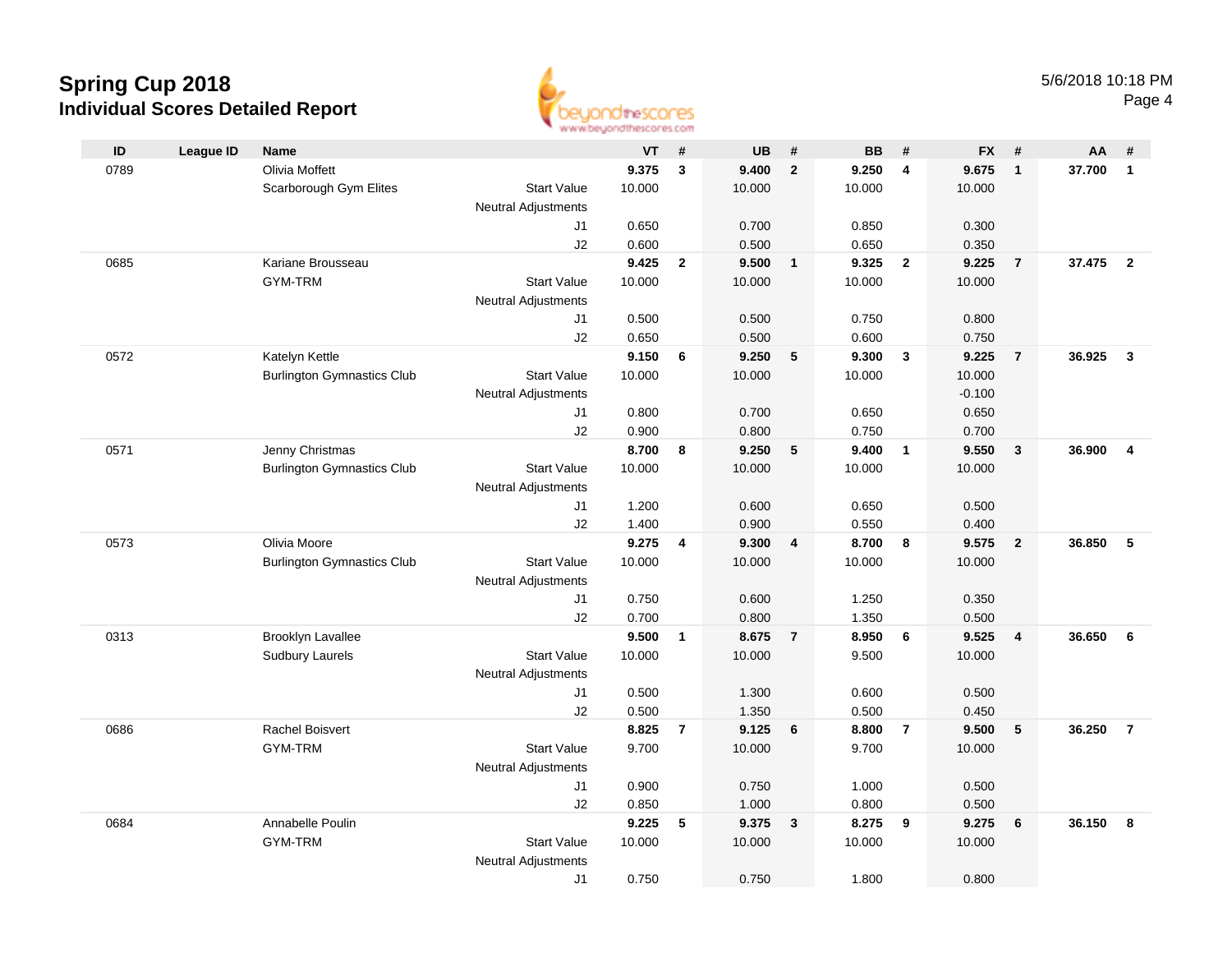

|      |                                   | J2                         | 0.800       | 0.500      | .650    | 0.650        |             |
|------|-----------------------------------|----------------------------|-------------|------------|---------|--------------|-------------|
| 0574 | Aiyana Salvatore                  |                            | 8.400<br>-9 | 8.650<br>8 | 9.050 5 | 9.175<br>- 8 | 35.275<br>9 |
|      | <b>Burlington Gymnastics Club</b> | <b>Start Value</b>         | 9.500       | 9.700      | 10.000  | 10.000       |             |
|      |                                   | <b>Neutral Adjustments</b> |             |            |         |              |             |
|      |                                   | J1                         | 1.50        | 0.900      | 0.900   | 0.800        |             |
|      |                                   | J2                         | 1.050       | 1.200      | .000    | 0.850        |             |

#### **Gymnastics Ontario Level 8**

#### **Age 11-14 (2007-2004) PAIRS**

| ID   | <b>League ID</b> | <b>Name</b>                            |                            | $VT$ # |              | <b>UB</b> | #              | <b>BB</b> | #                       | <b>FX</b> | #              | AA     | #              |
|------|------------------|----------------------------------------|----------------------------|--------|--------------|-----------|----------------|-----------|-------------------------|-----------|----------------|--------|----------------|
| 0925 |                  | Ava Stewart Meagan Kennedy             |                            | 9.350  | $\mathbf 1$  | 9.650     | $\overline{2}$ | 9.325     | 5                       | 9.575     | $\overline{2}$ | 37.900 | $\mathbf{1}$   |
|      |                  | Gemini Gymnastics                      | <b>Start Value</b>         | 10.000 |              | 10.000    |                | 10.000    |                         | 10.000    |                |        |                |
|      |                  |                                        | <b>Neutral Adjustments</b> |        |              |           |                |           |                         |           |                |        |                |
|      |                  |                                        | J1                         | 0.650  |              | 0.350     |                | 0.550     |                         | 0.400     |                |        |                |
|      |                  |                                        | J2                         | 0.650  |              | 0.350     |                | 0.800     |                         | 0.450     |                |        |                |
| 0981 |                  | Nicola Holz Anne Gelinas               |                            | 9.025  | $\mathbf{3}$ | 9.525     | $\mathbf{3}$   | 9.450     | $\overline{1}$          | 9.425     | $\overline{4}$ | 37.425 | $\overline{2}$ |
|      |                  | University of Toronto                  | <b>Start Value</b>         | 10.000 |              | 10.000    |                | 10.000    |                         | 10.000    |                |        |                |
|      |                  |                                        | <b>Neutral Adjustments</b> |        |              |           |                |           |                         |           |                |        |                |
|      |                  |                                        | J1                         | 1.050  |              | 0.400     |                | 0.600     |                         | 0.500     |                |        |                |
|      |                  |                                        | J2                         | 0.900  |              | 0.550     |                | 0.500     |                         | 0.650     |                |        |                |
| 0980 |                  | Maya Huynh Isabella Janczewski         |                            | 9.000  | 4            | 9.700     | $\mathbf{1}$   | 9.350     | $\overline{4}$          | 9.125     | 10             | 37.175 | $\mathbf{3}$   |
|      |                  | University of Toronto                  | <b>Start Value</b>         | 10.000 |              | 10.000    |                | 10.000    |                         | 10.000    |                |        |                |
|      |                  |                                        | <b>Neutral Adjustments</b> |        |              |           |                |           |                         |           |                |        |                |
|      |                  |                                        | J1                         | 1.000  |              | 0.300     |                | 0.700     |                         | 1.000     |                |        |                |
|      |                  |                                        | J2                         | 1.000  |              | 0.300     |                | 0.600     |                         | 0.750     |                |        |                |
| 0892 |                  | Kayla Coppens Aryanna Hatami-<br>Fardy |                            | 8.425  | 9            | 9.300     | $\overline{4}$ | 9.425     | $\overline{\mathbf{2}}$ | 9.600     | $\overline{1}$ | 36.750 | $\overline{4}$ |
|      |                  | <b>Burlington Gymnastics Club</b>      | <b>Start Value</b>         | 9.800  |              | 10.000    |                | 10.000    |                         | 10.000    |                |        |                |
|      |                  |                                        | <b>Neutral Adjustments</b> |        |              |           |                |           |                         |           |                |        |                |
|      |                  |                                        | J1                         | 1.350  |              | 0.600     |                | 0.550     |                         | 0.400     |                |        |                |
|      |                  |                                        | J2                         | 1.400  |              | 0.800     |                | 0.600     |                         | 0.400     |                |        |                |
| 0890 |                  | Georgia Brunetti Hope van der<br>Zouwe |                            | 8.450  | 8            | 9.125     | 5              | 9.400     | $\mathbf{3}$            | 9.450     | $\mathbf{3}$   | 36.425 | -5             |
|      |                  | <b>Burlington Gymnastics Club</b>      | <b>Start Value</b>         | 9.800  |              | 10.000    |                | 10.000    |                         | 10.000    |                |        |                |
|      |                  |                                        | <b>Neutral Adjustments</b> |        |              |           |                |           |                         |           |                |        |                |
|      |                  |                                        | J1                         | 1.300  |              | 0.850     |                | 0.700     |                         | 0.500     |                |        |                |
|      |                  |                                        | J2                         | 1.400  |              | 0.900     |                | 0.500     |                         | 0.600     |                |        |                |
| 0871 |                  | Faith Ruber Ava Arsenault              |                            | 9.025  | 3            | 8.550     | 10             | 8.975     | $\overline{7}$          | 9.375     | 6              | 35.925 | 6              |
|      |                  | Aereo Gymnastics Club                  | <b>Start Value</b>         | 9.800  |              | 10.000    |                | 10.000    |                         | 10.000    |                |        |                |
|      |                  |                                        | <b>Neutral Adjustments</b> |        |              |           |                |           |                         | $-0.100$  |                |        |                |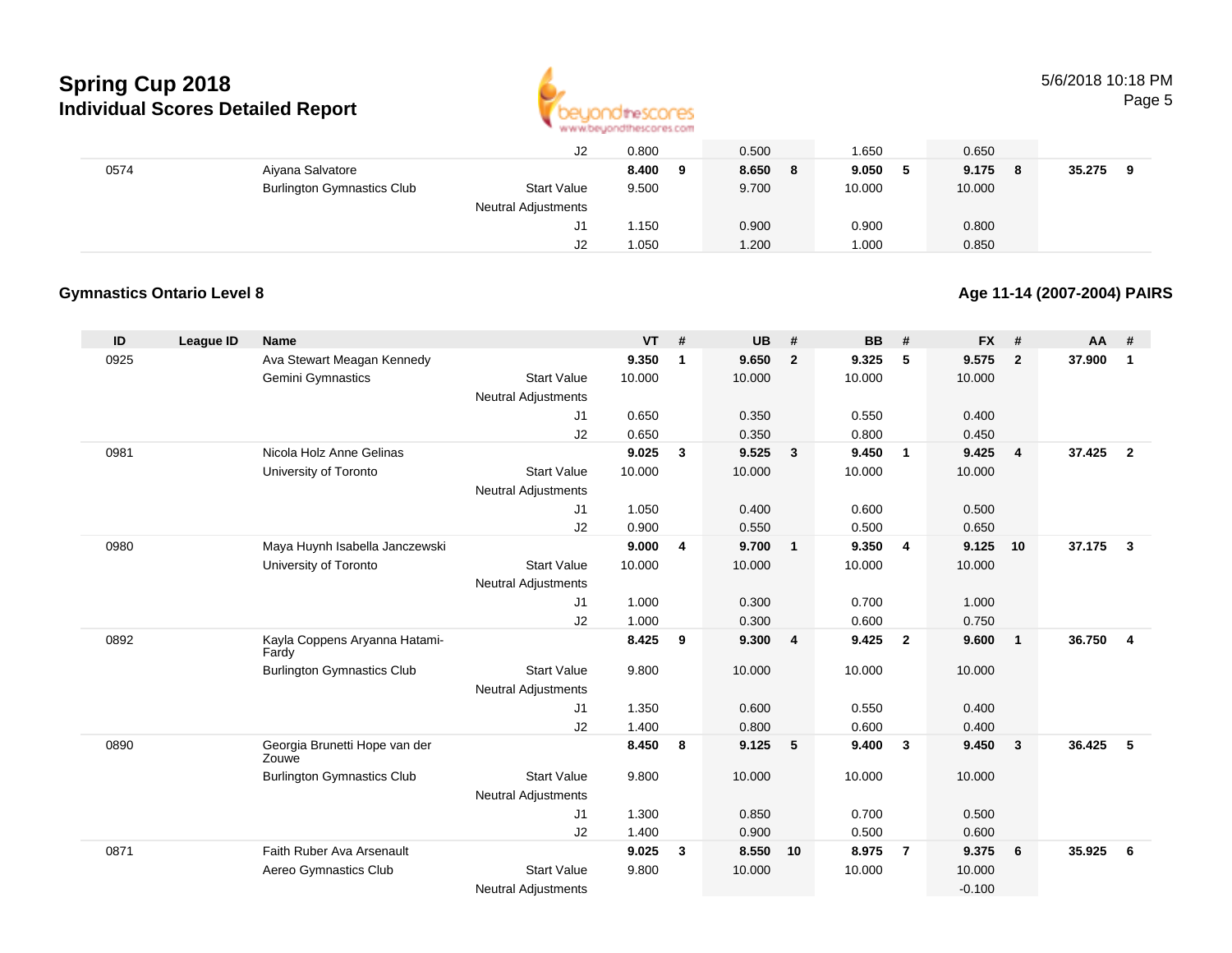

|      |                                              | J1                         | 0.700  |                | 1.500    |                | 0.850    |    | 0.450  |                |           |                |
|------|----------------------------------------------|----------------------------|--------|----------------|----------|----------------|----------|----|--------|----------------|-----------|----------------|
|      |                                              | J2                         | 0.850  |                | 1.400    |                | 1.200    |    | 0.600  |                |           |                |
| 0969 | Eva Schubert Paige Feletto                   |                            | 8.600  | 6              | 8.975    | $\overline{7}$ | 9.025    | 6  | 9.200  | 8              | 35,800    | $\overline{7}$ |
|      | Thunder Bay Giant Gymnastics                 | <b>Start Value</b>         | 9.800  |                | 10.000   |                | 10.000   |    | 10.000 |                |           |                |
|      |                                              | Neutral Adjustments        |        |                |          |                |          |    |        |                |           |                |
|      |                                              | J1                         | 1.250  |                | 1.000    |                | 0.950    |    | 0.700  |                |           |                |
|      |                                              | J2                         | 1.150  |                | 1.050    |                | 1.000    |    | 0.900  |                |           |                |
| 0920 | Cadey Wulliamson Quynn Dedrick               |                            | 8.900  | 5              | 9.000    | 6              | 8.950    | 8  | 8.550  | 12             | 35.400    | 8              |
|      | Galaxy                                       | <b>Start Value</b>         | 10.000 |                | 10.000   |                | 9.900    |    | 10.000 |                |           |                |
|      |                                              | <b>Neutral Adjustments</b> |        |                |          |                |          |    |        |                |           |                |
|      |                                              | J1                         | 1.150  |                | 1.000    |                | 0.900    |    | 1.400  |                |           |                |
|      |                                              | J2                         | 1.050  |                | 1.000    |                | 1.000    |    | 1.500  |                |           |                |
| 0891 | Sammy Yasher Ava Frank                       |                            | 8.250  | 10             | 8.950    | 8              | 8.900    | 9  | 9.150  | 9              | 35.250    | 9              |
|      | <b>Burlington Gymnastics Club</b>            | <b>Start Value</b>         | 9.800  |                | 10.000   |                | 10.000   |    | 10.000 |                |           |                |
|      |                                              | Neutral Adjustments        |        |                |          |                |          |    |        |                |           |                |
|      |                                              | J1                         | 1.500  |                | 1.150    |                | 1.000    |    | 0.850  |                |           |                |
|      |                                              | J2                         | 1.600  |                | 0.950    |                | 1.200    |    | 0.850  |                |           |                |
| 0930 | Angelique Alie Nelly-Kim Dupont              |                            | 8.900  | 5              | 8.600    | 9              | 8.200    | 12 | 9.450  | $\mathbf{3}$   | 35.150 10 |                |
|      | <b>GYM-TRM</b>                               | <b>Start Value</b>         | 9.800  |                | 10.000   |                | 10.000   |    | 10.000 |                |           |                |
|      |                                              | Neutral Adjustments        |        |                |          |                |          |    |        |                |           |                |
|      |                                              | J1                         | 0.800  |                | 1.200    |                | 1.700    |    | 0.500  |                |           |                |
|      |                                              | J2                         | 1.000  |                | 1.600    |                | 1.900    |    | 0.600  |                |           |                |
| 0899 | Natalie Mccrudden Ava Grahn                  |                            | 9.125  | $\overline{2}$ | 7.800 12 |                | 8.400 11 |    | 9.400  | 5              | 34.725 11 |                |
|      | Cambridge Kips                               | <b>Start Value</b>         | 9.800  |                | 10.000   |                | 10.000   |    | 10.000 |                |           |                |
|      |                                              | Neutral Adjustments        |        |                |          |                |          |    |        |                |           |                |
|      |                                              | J1                         | 0.700  |                | 2.100    |                | 1.700    |    | 0.600  |                |           |                |
|      |                                              | J2                         | 0.650  |                | 2.300    |                | 1.500    |    | 0.600  |                |           |                |
| 0995 | Marley MacKinnin Greta Lin                   |                            | 7.800  | 11             | 8.425 11 |                | 8.800 10 |    | 9.050  | 11             | 34.075    | 12             |
|      | East York Gymnastics                         | <b>Start Value</b>         | 9.800  |                | 10.000   |                | 10.000   |    | 10.000 |                |           |                |
|      |                                              | <b>Neutral Adjustments</b> |        |                |          |                |          |    |        |                |           |                |
|      |                                              | J1                         | 2.000  |                | 1.550    |                | 1.100    |    | 0.850  |                |           |                |
|      |                                              | J2                         | 2.000  |                | 1.600    |                | 1.300    |    | 1.050  |                |           |                |
| 0973 | Amber Taylor Avery Marshall                  |                            | 8.525  | $\overline{7}$ | 7.325    | 13             | 7.750    | 13 | 9.225  | $\overline{7}$ | 32.825    | 13             |
|      | <b>Thunder Bay Gymnastics</b><br>Association | <b>Start Value</b>         | 9.000  |                | 10.000   |                | 9.500    |    | 9.700  |                |           |                |
|      |                                              | <b>Neutral Adjustments</b> |        |                |          |                |          |    |        |                |           |                |
|      |                                              | J1                         | 0.400  |                | 2.600    |                | 1.700    |    | 0.400  |                |           |                |
|      |                                              | J2                         | 0.550  |                | 2.750    |                | 1.800    |    | 0.550  |                |           |                |
|      |                                              |                            |        |                |          |                |          |    |        |                |           |                |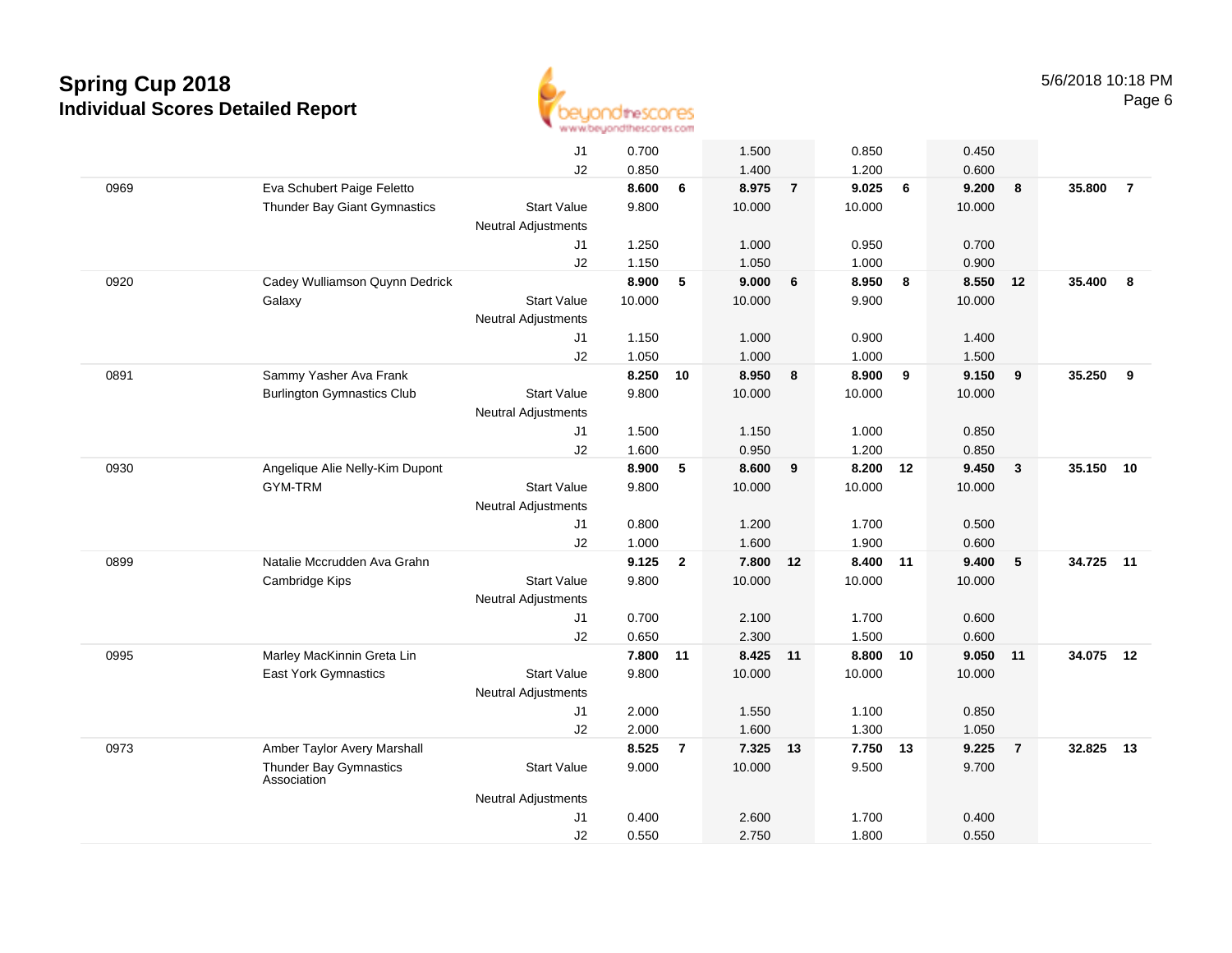

### **Gymnastics Ontario Level 8**

#### **Age 15+ (2003+) PAIRS**

| ID   | <b>League ID</b> | <b>Name</b>                            |                            | <b>VT</b>      | #              | <b>UB</b>      | #              | <b>BB</b>      | #                       | <b>FX</b>      | #                       | AA     | #                       |
|------|------------------|----------------------------------------|----------------------------|----------------|----------------|----------------|----------------|----------------|-------------------------|----------------|-------------------------|--------|-------------------------|
| 0889 |                  | Jenny Christmas Olivia Moore           |                            | 9.150          | 4              | 9.350          | $\mathbf{3}$   | 9.475          | $\overline{\mathbf{1}}$ | 9.500          | 3                       | 37.475 | $\mathbf{1}$            |
|      |                  | <b>Burlington Gymnastics Club</b>      | <b>Start Value</b>         | 10.000         |                | 10.000         |                | 10.000         |                         | 10.000         |                         |        |                         |
|      |                  |                                        | <b>Neutral Adjustments</b> |                |                |                |                |                |                         |                |                         |        |                         |
|      |                  |                                        | J1                         | 0.800          |                | 0.600          |                | 0.500          |                         | 0.600          |                         |        |                         |
|      |                  |                                        | J2                         | 0.900          |                | 0.700          |                | 0.550          |                         | 0.400          |                         |        |                         |
| 0927 |                  | Rachel Boisvert Kariane Brousseau      |                            | 9.425          | $\mathbf{1}$   | 9.550          | $\blacksquare$ | 9.250          | $\overline{\mathbf{3}}$ | 9.175          | 6                       | 37.400 | $\overline{2}$          |
|      |                  | GYM-TRM                                | <b>Start Value</b>         | 10.000         |                | 10.000         |                | 9.700          |                         | 10.000         |                         |        |                         |
|      |                  |                                        | <b>Neutral Adjustments</b> |                |                |                |                |                |                         |                |                         |        |                         |
|      |                  |                                        | J1                         | 0.600          |                | 0.400          |                | 0.400          |                         | 0.700          |                         |        |                         |
|      |                  |                                        | J2                         | 0.550          |                | 0.500          |                | 0.500          |                         | 0.950          |                         |        |                         |
| 0908 |                  | Aleya Morin Lia Katsiroumpas           |                            | 8.975          | 6              | 9.350          | $\mathbf{3}$   | 8.850          | $\overline{4}$          | 9.600          | $\overline{2}$          | 36.775 | $\mathbf{3}$            |
|      |                  | East York Gymnastics                   | <b>Start Value</b>         | 10.000         |                | 10.000         |                | 10.000         |                         | 10.000         |                         |        |                         |
|      |                  |                                        | <b>Neutral Adjustments</b> |                |                |                |                |                |                         |                |                         |        |                         |
|      |                  |                                        | J1                         | 1.050          |                | 0.650          |                | 1.100          |                         | 0.350          |                         |        |                         |
| 0928 |                  | Annabelle Poulin Melina Tremblay       | J2                         | 1.000<br>9.325 | $\overline{2}$ | 0.650<br>9.200 | $\overline{4}$ | 1.200<br>8.525 | 8                       | 0.450<br>9.500 | $\overline{\mathbf{3}}$ | 36.550 | $\overline{\mathbf{4}}$ |
|      |                  | <b>GYM-TRM</b>                         | <b>Start Value</b>         | 10.000         |                | 10.000         |                | 10.000         |                         | 10.000         |                         |        |                         |
|      |                  |                                        | Neutral Adjustments        |                |                |                |                |                |                         |                |                         |        |                         |
|      |                  |                                        | J1                         | 0.700          |                | 0.700          |                | 1.350          |                         | 0.600          |                         |        |                         |
|      |                  |                                        | J2                         | 0.650          |                | 0.900          |                | 1.600          |                         | 0.400          |                         |        |                         |
| 0916 |                  | Sarah Nguyen Maryn Low                 |                            | 7.900          | 10             | 9.500          | $\overline{2}$ | 9.300          | $\overline{2}$          | 9.175          | 6                       | 35.875 | 5                       |
|      |                  | <b>Evolution Gymnastics Aurora</b>     | <b>Start Value</b>         | 9.500          |                | 10.000         |                | 10.000         |                         | 10.000         |                         |        |                         |
|      |                  |                                        | Neutral Adjustments        |                |                |                |                |                |                         |                |                         |        |                         |
|      |                  |                                        | J1                         | 1.600          |                | 0.500          |                | 0.700          |                         | 0.800          |                         |        |                         |
|      |                  |                                        | J2                         | 1.600          |                | 0.500          |                | 0.700          |                         | 0.850          |                         |        |                         |
| 0953 |                  | Olivia Moffett Maya Joaquin            |                            | 8.775          | $\overline{7}$ | 8.675          | 6              | 8.150          | 10                      | 9.725          | $\mathbf{1}$            | 35.325 | - 6                     |
|      |                  | Scarborough Gym Elites                 | <b>Start Value</b>         | 10.000         |                | 10.000         |                | 9.200          |                         | 10.000         |                         |        |                         |
|      |                  |                                        | Neutral Adjustments        |                |                |                |                |                |                         |                |                         |        |                         |
|      |                  |                                        | J1                         | 1.150          |                | 1.400          |                | 0.900          |                         | 0.200          |                         |        |                         |
|      |                  |                                        | J2                         | 1.300          |                | 1.250          |                | 1.200          |                         | 0.350          |                         |        |                         |
| 0960 |                  | Savannah Brisebois Rachel<br>Uguccioni |                            | 9.050          | 5              | 7.950          | 8              | 8.800          | 5                       | 9.400          | $\overline{4}$          | 35.200 | $\overline{7}$          |
|      |                  | <b>Sudbury Laurels</b>                 | <b>Start Value</b>         | 10.000         |                | 10.000         |                | 10.000         |                         | 10.000         |                         |        |                         |
|      |                  |                                        | <b>Neutral Adjustments</b> |                |                |                |                |                |                         |                |                         |        |                         |
|      |                  |                                        | J1                         | 0.900          |                | 2.000          |                | 1.100          |                         | 0.600          |                         |        |                         |